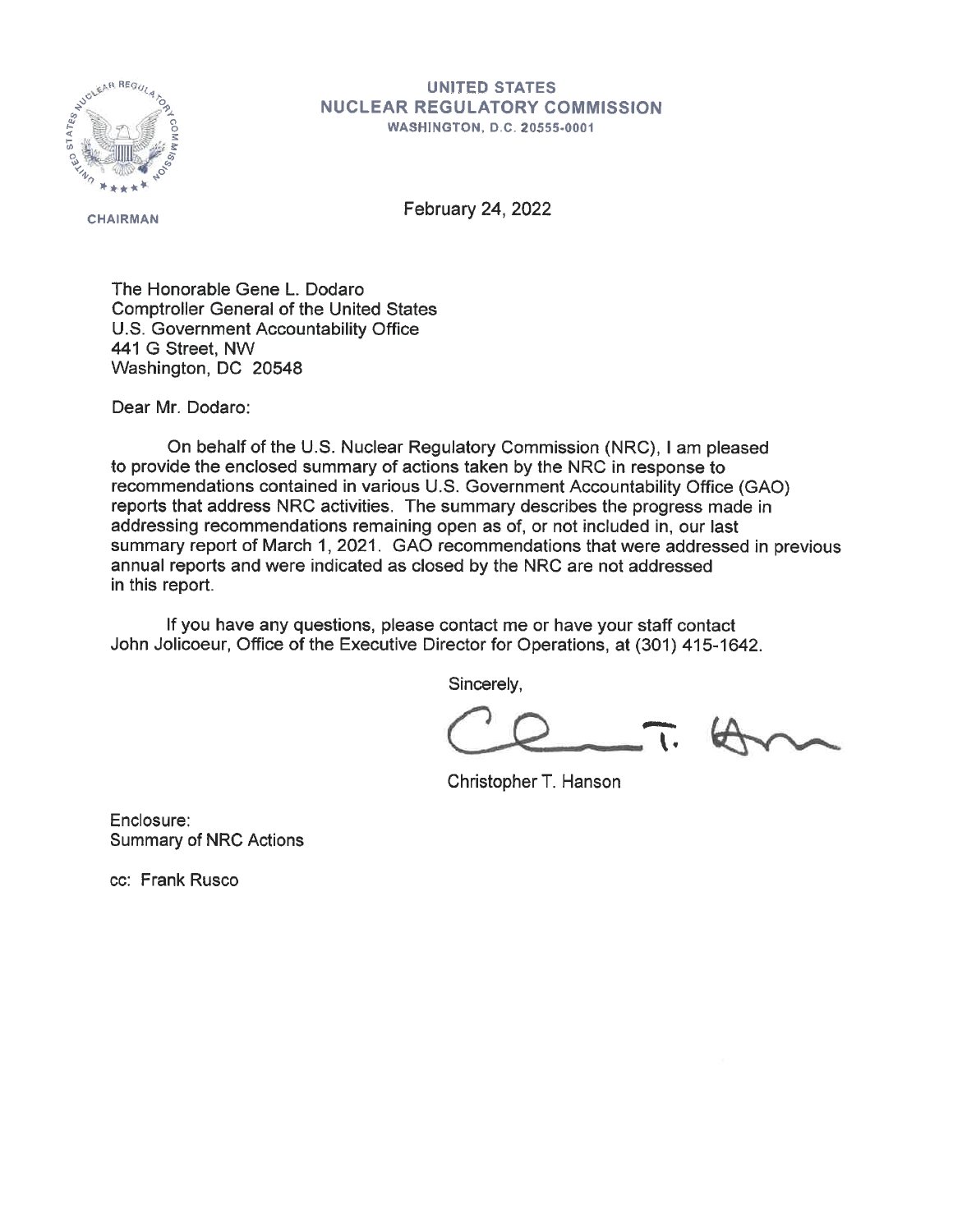## **Identical letter sent to the following recipients, with the exception of the replacement of the point of contact with the Chairman and the Director of the Office of Congressional Affairs:**

The Honorable Gene L. Dodaro Comptroller General of the United States U.S. Government Accountability Office 441 G Street, NW Washington, DC 20548 cc: Frank Rusco

The Honorable Thomas R. Carper Chairman, Committee on Environment and Public Works United States Senate Washington, DC 20510 cc: Senator Shelley Moore Capito

The Honorable Edward J. Markey Chairman, Subcommittee on Clean Air, Climate, and Nuclear Safety Committee on Environment and Public Works United States Senate Washington, DC 20510 cc: Senator James M. lnhofe

The Honorable Bobby L. Rush Chairman, Subcommittee on Energy Committee on Energy and Commerce United States House of Representatives Washington, DC 20515 cc: Representative Fred Upton

The Honorable Frank Pallone, Jr. Chairman, Committee on Energy and Commerce United States House of Representatives Washington, DC 20515 cc: Representative Cathy McMorris Rodgers

The Honorable Paul Tonko Chairman, Subcommittee on Environment and Climate Change Committee on Energy and Commerce United States House of Representatives Washington, DC 20515 cc: Representative David McKinley

The Honorable Marcy Kaptur Chairman, Subcommittee on Energy and Water Development Committee on Appropriations United States House of Representatives Washington, DC 20515 cc: Representative Mike Simpson

The Honorable Dianne Feinstein Chairman, Subcommittee on Energy and Water Development Committee on Appropriations United States Senate Washington, DC 20510 cc: Senator John Kennedy

The Honorable Gary C. Peters Chairman, Committee on Homeland Security and Governmental Affairs United States Senate Washington, DC 20510 cc: Senator Rob Portman

The Honorable Bennie G. Thompson Chairman, Committee on Homeland Security United States House of Representatives Washington, DC 20515 cc: Representative John Katke

The Honorable Bernie Sanders Chairman, Committee on the Budget United States Senate Washington, DC 20510 cc: Senator Lindsey Graham

The Honorable John Yarmuth Chairman, Committee on the Budget United States House of Representatives Washington, DC 20515 cc: Representative Jason T. Smith